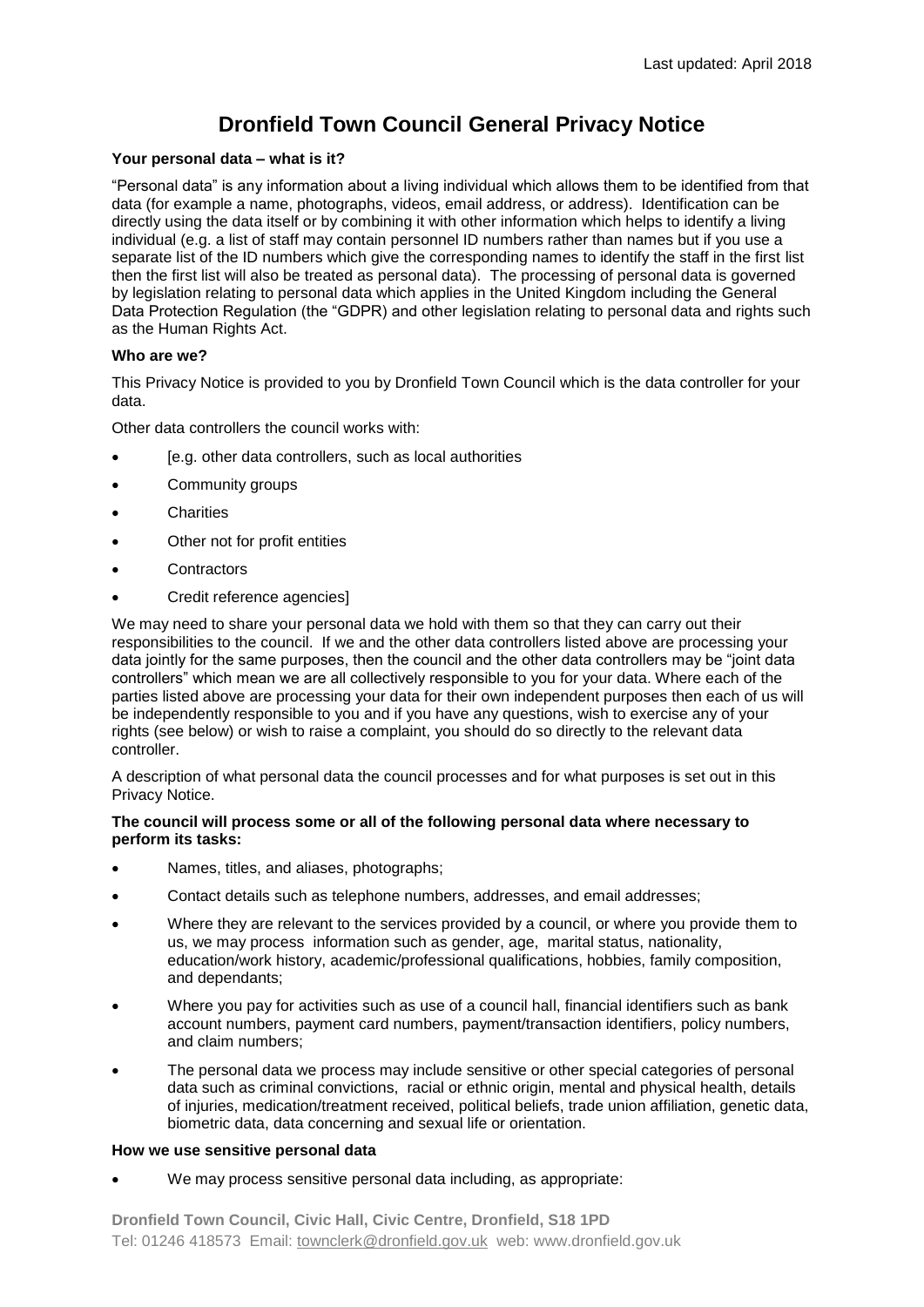- information about your physical or mental health or condition in order to monitor sick leave and take decisions on your fitness for work;
- your racial or ethnic origin or religious or similar information in order to monitor compliance with equal opportunities legislation;
- in order to comply with legal requirements and obligations to third parties.
- These types of data are described in the GDPR as "Special categories of data" and require higher levels of protection. We need to have further justification for collecting, storing and using this type of personal data.
- We may process special categories of personal data in the following circumstances:
	- In limited circumstances, with your explicit written consent.
	- Where we need to carry out our legal obligations.
	- Where it is needed in the public interest.
- Less commonly, we may process this type of personal data where it is needed in relation to legal claims or where it is needed to protect your interests (or someone else's interests) and you are not capable of giving your consent, or where you have already made the information public.

#### **Do we need your consent to process your sensitive personal data?**

 In limited circumstances, we may approach you for your written consent to allow us to process certain sensitive personal data. If we do so, we will provide you with full details of the personal data that we would like and the reason we need it, so that you can carefully consider whether you wish to consent.

## **The council will comply with data protection law. This says that the personal data we hold about you must be:**

- Used lawfully, fairly and in a transparent way.
- Collected only for valid purposes that we have clearly explained to you and not used in any way that is incompatible with those purposes.
- Relevant to the purposes we have told you about and limited only to those purposes.
- Accurate and kept up to date.
- Kept only as long as necessary for the purposes we have told you about.
- Kept and destroyed securely including ensuring that appropriate technical and security measures are in place to protect your personal data to protect personal data from loss, misuse, unauthorised access and disclosure.

#### **We use your personal data for some or all of the following purposes:**

- To deliver public services including to understand your needs to provide the services that you request and to understand what we can do for you and inform you of other relevant services;
- To confirm your identity to provide some services;
- To contact you by post, email, telephone or using social media (e.g., Facebook, Twitter, WhatsApp);
- To help us to build up a picture of how we are performing;
- To prevent and detect fraud and corruption in the use of public funds and where necessary for the law enforcement functions;
- To enable us to meet all legal and statutory obligations and powers including any delegated functions;
- To carry out comprehensive safeguarding procedures (including due diligence and complaints handling) in accordance with best safeguarding practice from time to time with the aim of ensuring that all children and adults-at-risk are provided with safe environments and generally as necessary to protect individuals from harm or injury;

**Dronfield Town Council, Civic Hall, Civic Centre, Dronfield, S18 1PD** Tel: 01246 418573 Email: [townclerk@dronfield.gov.uk](mailto:townclerk@dronfield.gov.uk) web: www.dronfield.gov.uk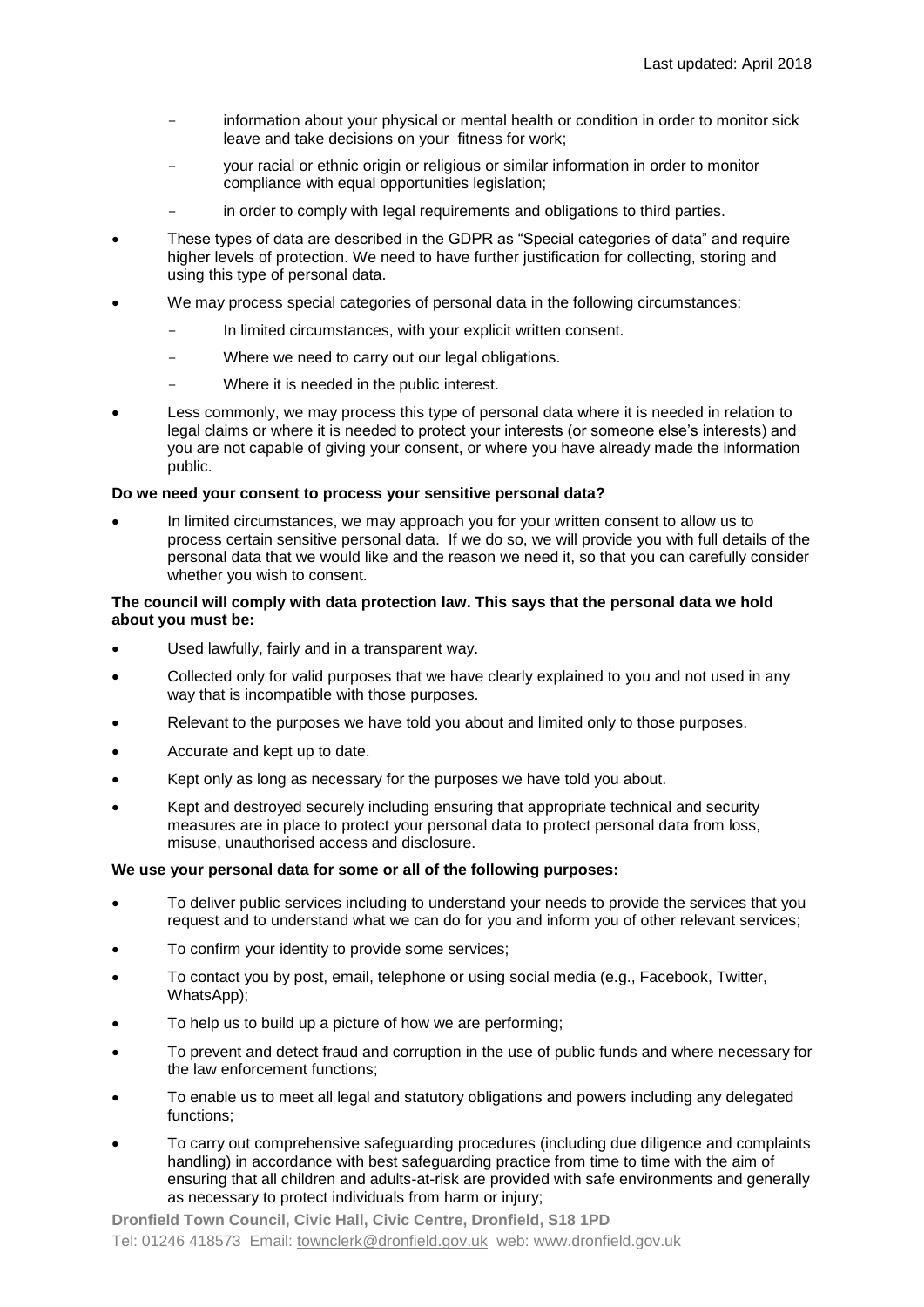- To promote the interests of the council;
- To maintain our own accounts and records;
- To seek your views, opinions or comments;
- To notify you of changes to our facilities, services, events and staff, councillors and other role holders;
- To send you communications which you have requested and that may be of interest to you. These may include information about campaigns, appeals, other new projects or initiatives;
- To process relevant financial transactions including grants and payments for goods and services supplied to the council
- To allow the statistical analysis of data so we can plan the provision of services.

Our processing may also include the use of CCTV systems for the prevention and prosecution of crime.

## **What is the legal basis for processing your personal data?**

The council is a public authority and has certain powers and obligations. Most of your personal data is processed for compliance with a legal obligation which includes the discharge of the council's statutory functions and powers. Sometimes when exercising these powers or duties it is necessary to process personal data of residents or people using the council's services. We will always take into account your interests and rights. This Privacy Notice sets out your rights and the council's obligations to you.

We may process personal data if it is necessary for the performance of a contract with you, or to take steps to enter into a contract. An example of this would be processing your data in connection with the use of sports facilities, or the acceptance of an allotment garden tenancy

Sometimes the use of your personal data requires your consent. We will first obtain your consent to that use.

#### **Sharing your personal data**

This section provides information about the third parties with whom the council may share your personal data. These third parties have an obligation to put in place appropriate security measures and will be responsible to you directly for the manner in which they process and protect your personal data. It is likely that we will need to share your data with some or all of the following (but only where necessary):

- The data controllers listed above under the heading "Other data controllers the council works with";
- Our agents, suppliers and contractors. For example, we may ask a commercial provider to publish or distribute newsletters on our behalf, or to maintain our database software;
- On occasion, other local authorities or not for profit bodies with which we are carrying out joint ventures e.g. in relation to facilities or events for the community.

#### **How long do we keep your personal data?**

We will keep some records permanently if we are legally required to do so. We may keep some other records for an extended period of time. For example, it is currently best practice to keep financial records for a minimum period of 8 years to support HMRC audits or provide tax information. We may have legal obligations to retain some data in connection with our statutory obligations as a public authority. The council is permitted to retain data in order to defend or pursue claims. In some cases the law imposes a time limit for such claims (for example 3 years for personal injury claims or 6 years for contract claims). We will retain some personal data for this purpose as long as we believe it is necessary to be able to defend or pursue a claim. In general, we will endeavour to keep data only for as long as we need it. This means that we will delete it when it is no longer needed.

## **Your rights and your personal data**

You have the following rights with respect to your personal data: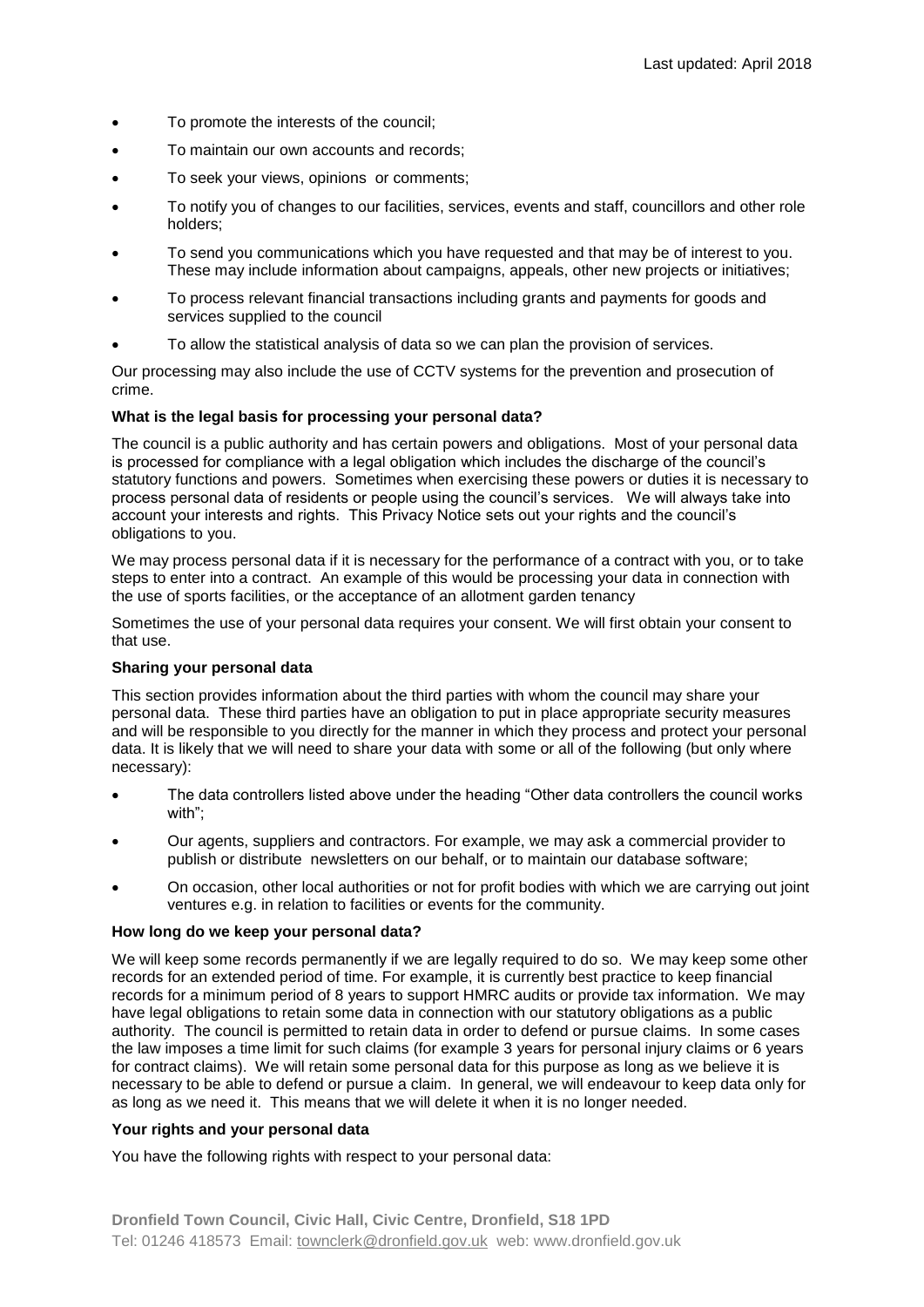When exercising any of the rights listed below, in order to process your request, we may need to verify your identity for your security. In such cases we will need you to respond with proof of your identity before you can exercise these rights.

- *1) The right to access personal data we hold on you*
- At any point you can contact us to request the personal data we hold on you as well as why we have that personal data, who has access to the personal data and where we obtained the personal data from. Once we have received your request we will respond within one month.
- There are no fees or charges for the first request but additional requests for the same personal data or requests which are manifestly unfounded or excessive may be subject to an administrative fee.
- *2) The right to correct and update the personal data we hold on you*
- If the data we hold on you is out of date, incomplete or incorrect, you can inform us and your data will be updated.
- *3) The right to have your personal data erased*
- If you feel that we should no longer be using your personal data or that we are unlawfully using your personal data, you can request that we erase the personal data we hold.
- When we receive your request we will confirm whether the personal data has been deleted or the reason why it cannot be deleted (for example because we need it for to comply with a legal obligation).
- *4) The right to object to processing of your personal data or to restrict it to certain purposes only*
- You have the right to request that we stop processing your personal data or ask us to restrict processing. Upon receiving the request we will contact you and let you know if we are able to comply or if we have a legal obligation to continue to process your data.
- *5) The right to data portability*
- You have the right to request that we transfer some of your data to another controller. We will comply with your request, where it is feasible to do so, within one month of receiving your request.
- *6) The right to withdraw your consent to the processing at any time for any processing of data to which consent was obtained*
- You can withdraw your consent easily by telephone, email, or by post (see Contact Details below).
- *7) The right to lodge a complaint with the Information Commissioner's Office.*
- You can contact the Information Commissioners Office on 0303 123 1113 or via email https://ico.org.uk/global/contact-us/email/ or at the Information Commissioner's Office, Wycliffe House, Water Lane, Wilmslow, Cheshire SK9 5AF.

## **Transfer of Data Abroad**

Any personal data transferred to countries or territories outside the European Economic Area ("EEA") will only be placed on systems complying with measures giving equivalent protection of personal rights either through international agreements or contracts approved by the European Union. Our website is also accessible from overseas so on occasion some personal data (for example in a newsletter) may be accessed from overseas.

## **Further processing**

If we wish to use your personal data for a new purpose, not covered by this Privacy Notice, then we will provide you with a new notice explaining this new use prior to commencing the processing and setting out the relevant purposes and processing conditions. Where and whenever necessary, we will seek your prior consent to the new processing.

#### **Changes to this notice**

We keep this Privacy Notice under regular review and we will place any updates on this web page www.dronfield.gov.uk. This Notice was last updated in April 2018.

**Dronfield Town Council, Civic Hall, Civic Centre, Dronfield, S18 1PD** Tel: 01246 418573 Email: [townclerk@dronfield.gov.uk](mailto:townclerk@dronfield.gov.uk) web: www.dronfield.gov.uk